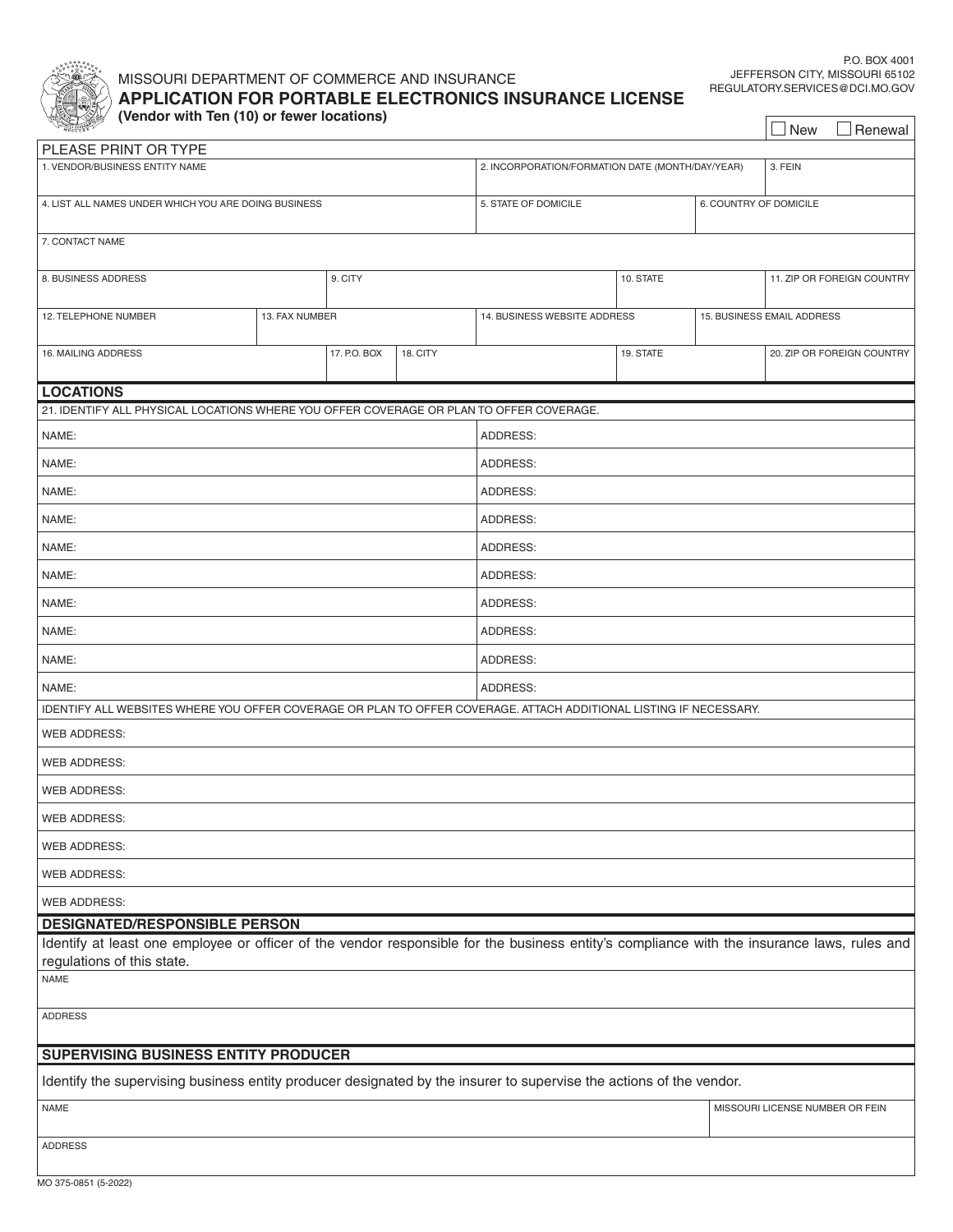# **OWNERS, PARTNERS, OFFICERS AND DIRECTORS**

|                               | Identify all owners of the business entity with at least 10% interest or voting interest, partners, officers and directors of the business entity, or<br>members or managers of a limited liability company. Attach additional listing if necessary.                                                                                                        |                             |                      |  |  |  |
|-------------------------------|-------------------------------------------------------------------------------------------------------------------------------------------------------------------------------------------------------------------------------------------------------------------------------------------------------------------------------------------------------------|-----------------------------|----------------------|--|--|--|
| <b>NAME</b>                   |                                                                                                                                                                                                                                                                                                                                                             | LAST 4 DIGITS OF SSN        | <b>TITLE</b>         |  |  |  |
| PERCENT OF OWNERSHIP          | <b>BUSINESS ADDRESS</b>                                                                                                                                                                                                                                                                                                                                     |                             |                      |  |  |  |
| <b>NAME</b>                   |                                                                                                                                                                                                                                                                                                                                                             | LAST 4 DIGITS OF SSN        | <b>TITLE</b>         |  |  |  |
| PERCENT OF OWNERSHIP          | <b>BUSINESS ADDRESS</b>                                                                                                                                                                                                                                                                                                                                     |                             |                      |  |  |  |
| <b>NAME</b>                   |                                                                                                                                                                                                                                                                                                                                                             | <b>LAST 4 DIGITS OF SSN</b> | <b>TITLE</b>         |  |  |  |
| PERCENT OF OWNERSHIP          | <b>BUSINESS ADDRESS</b>                                                                                                                                                                                                                                                                                                                                     |                             |                      |  |  |  |
| <b>NAME</b>                   |                                                                                                                                                                                                                                                                                                                                                             | LAST 4 DIGITS OF SSN        | <b>TITLE</b>         |  |  |  |
| PERCENT OF OWNERSHIP          | <b>BUSINESS ADDRESS</b>                                                                                                                                                                                                                                                                                                                                     |                             |                      |  |  |  |
| <b>NAME</b>                   |                                                                                                                                                                                                                                                                                                                                                             | LAST 4 DIGITS OF SSN        | <b>TITLE</b>         |  |  |  |
| PERCENT OF OWNERSHIP          | <b>BUSINESS ADDRESS</b>                                                                                                                                                                                                                                                                                                                                     |                             |                      |  |  |  |
| <b>NAME</b>                   |                                                                                                                                                                                                                                                                                                                                                             | <b>LAST 4 DIGITS OF SSN</b> | <b>TITLE</b>         |  |  |  |
| PERCENT OF OWNERSHIP          | <b>BUSINESS ADDRESS</b>                                                                                                                                                                                                                                                                                                                                     |                             |                      |  |  |  |
| <b>NAME</b>                   |                                                                                                                                                                                                                                                                                                                                                             | LAST 4 DIGITS OF SSN        | <b>TITLE</b>         |  |  |  |
| PERCENT OF OWNERSHIP          | <b>BUSINESS ADDRESS</b>                                                                                                                                                                                                                                                                                                                                     |                             |                      |  |  |  |
| <b>NAME</b>                   |                                                                                                                                                                                                                                                                                                                                                             | LAST 4 DIGITS OF SSN        | <b>TITLE</b>         |  |  |  |
| PERCENT OF OWNERSHIP          | <b>BUSINESS ADDRESS</b>                                                                                                                                                                                                                                                                                                                                     |                             |                      |  |  |  |
| <b>NAME</b>                   |                                                                                                                                                                                                                                                                                                                                                             | LAST 4 DIGITS OF SSN        | <b>TITLE</b>         |  |  |  |
| PERCENT OF OWNERSHIP          | <b>BUSINESS ADDRESS</b>                                                                                                                                                                                                                                                                                                                                     |                             |                      |  |  |  |
| <b>NAME</b>                   |                                                                                                                                                                                                                                                                                                                                                             | LAST 4 DIGITS OF SSN        | <b>TITLE</b>         |  |  |  |
| PERCENT OF OWNERSHIP          | <b>BUSINESS ADDRESS</b>                                                                                                                                                                                                                                                                                                                                     |                             |                      |  |  |  |
| <b>BACKGROUND INFORMATION</b> |                                                                                                                                                                                                                                                                                                                                                             |                             |                      |  |  |  |
|                               | 23. Please read the following very carefully and answer every question. All copies of documents must be certified. All written<br>statements submitted by the Applicant must include an original signature.                                                                                                                                                 |                             |                      |  |  |  |
| sentencing was withheld?      | 1. Has the business entity or any owner, partner, officer or director ever been convicted of, or is the business entity<br>or any owner, partner, officer or director currently charged with, committing a crime, whether or not adjudication or                                                                                                            |                             | $\Box$ YES $\Box$ NO |  |  |  |
| juvenile offenses.            | "Crime" includes a misdemeanor, felony or a military offense. You may exclude misdemeanor traffic citations and                                                                                                                                                                                                                                             |                             |                      |  |  |  |
|                               | "Convicted" includes, but is not limited to, having been found guilty by verdict of a judge or jury, having entered a plea<br>of guilty or nolo contendere, or having been given probation, a suspended sentence or a fine.                                                                                                                                 |                             |                      |  |  |  |
|                               | "Adjudication or sentencing was withheld" includes circumstances in which a guilty plea was entered and/or a finding<br>of guilt was made, but imposition or execution of the sentence was suspended (for instance, the defendant was given<br>a suspended imposition of sentence or a suspended execution of sentence-sometimes called an "SIS" or "SES"). |                             |                      |  |  |  |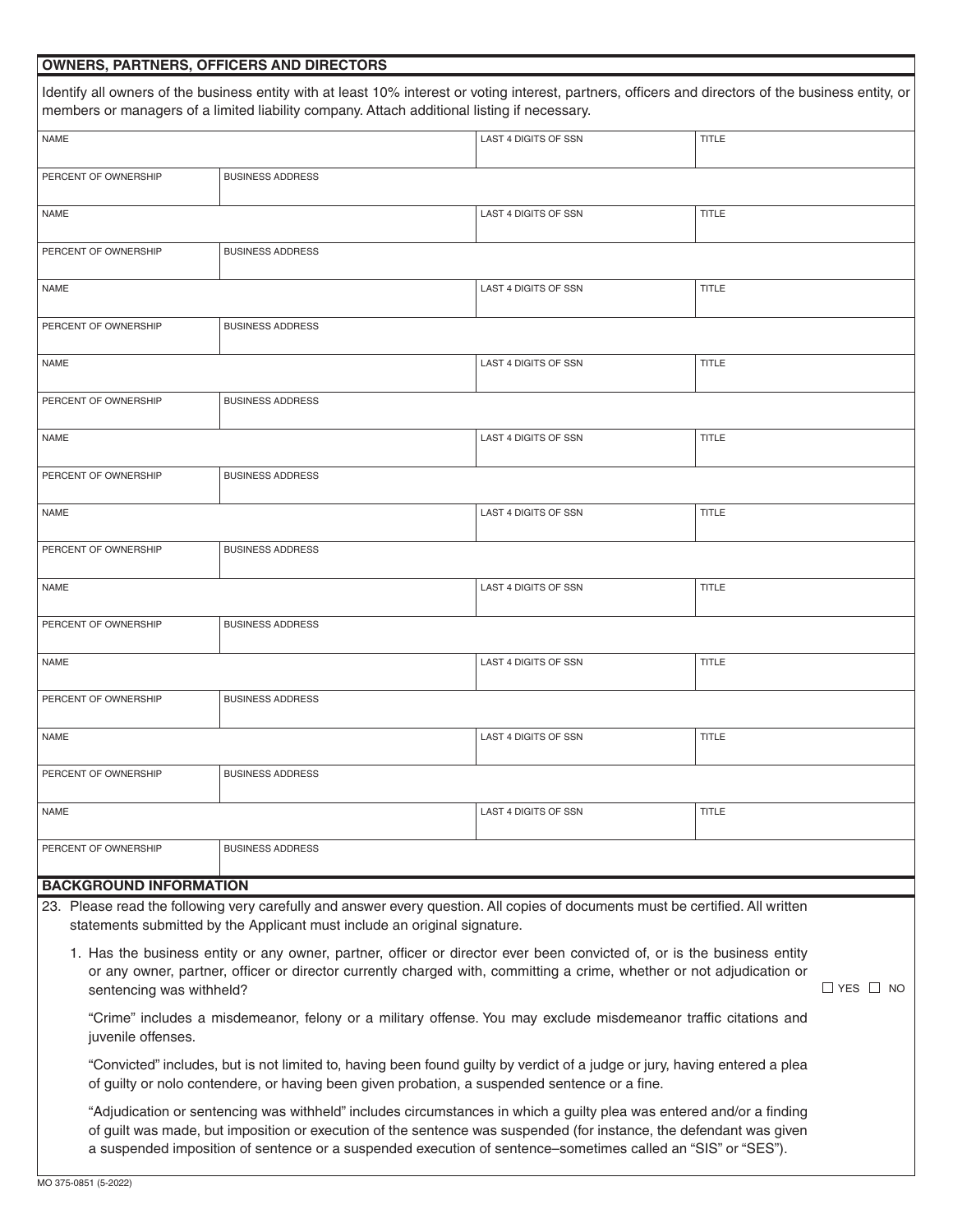#### **BACKGROUND INFORMATION (CONTINUED)**

If you answer yes, you must attach to this application:

- a) a written statement explaining the circumstances of each incident,
- b) a copy of the charging document, and
- c) a copy of the official document which demonstrates the resolution of the charges or any final judgment
- 2. Has the business entity or any owner, partner, officer or director ever been involved in an administrative proceeding regarding any professional or occupational license?  $\Box$  YES  $\Box$  NO

 "Involved means having a license censured, suspended, revoked, canceled, terminated or being assessed a fine, placed on probation or surrendering a license to resolve an administrative action. "Involved" also means being named as a party to an administrative or arbitration proceeding which is related to a professional or occupational license. "Involved" also means having a license application denied or the act of withdrawing an application to avoid a denial. You may exclude terminations due solely to noncompliance with continuing education requirements or failure to pay a renewal fee.

If you answer yes, you must attach to this application:

- a) a written statement identifying the type of license and explaining the circumstances of each incident,
- b) a copy of the Notice of Hearing or other document that states the charges and allegations, and
- c) a copy of the official document which demonstrates the resolution of the charges or any final judgment.

| 3. Has any demand been made or judgment rendered against the business entity or any owner, partner, officer or director |  |
|-------------------------------------------------------------------------------------------------------------------------|--|
| for overdue monies by an insurer, insured or producer, or have you ever been subject to a bankruptcy proceeding?        |  |

|                                                                                                        |  |  |  |  |  |  | $\Box$ YES $\Box$ NO |
|--------------------------------------------------------------------------------------------------------|--|--|--|--|--|--|----------------------|
| If you answer yes, submit a statement summarizing the details of the indebtedness and arrangements for |  |  |  |  |  |  |                      |
| repayment.                                                                                             |  |  |  |  |  |  |                      |
|                                                                                                        |  |  |  |  |  |  |                      |

4. Has the business entity or any owner, partner, officer or director ever been notified by any jurisdiction to which you are applying of any delinquent tax obligation that is not the subject of a repayment agreement?

If you answer yes, identify the jurisdiction(s):

5. Is the business entity or any owner, partner, officer or director a party to, or ever been found liable in any lawsuit or arbitration proceeding involving allegations of fraud, misappropriation or conversion of funds, misrepresentation or breach or fiduciary duty?

If you answer yes, you must attach to this application:

- a) a written statement summarizing the details of each incident,
- b) a copy of the Petition, Complaint or other document that commenced the lawsuit or arbitration, and
- c) a copy of the official document which demonstrates the resolution of the charges or any final judgment.
- 6. Has the business entity or any owner, partner, officer or director ever had a contract or any other business relationship with an insurance company terminated for any alleged misconduct?

If you answer yes, you must attach to this application:

 $\Box$  YES  $\Box$  NO

 $\Box$  YES  $\Box$  NO

 $\Box$  YES  $\Box$  NO

- a) a written statement summarizing the details of each incident and explaining why you feel this incident should not prevent you from receiving an insurance license, and
- b) copies of all relevant documents.

### **APPLICANT'S CERTIFICATION AND ATTESTATION**

24. The undersigned owner, partner, officer or director of the business entity hereby certifies, under penalties of perjury, that:

- 1. All of the information submitted in this application and attachments is true and complete and I am aware that submitting false information or omitting pertinent or material information in connection with this application is grounds for license or registration revocation and may subject me and the business entity to civil or criminal penalties.
- 2. The business entity hereby designates the Director of the Department of Commerce and Insurance to be its agent for service of process regarding all insurance matters in Missouri and agrees that service upon the Director is of the same legal force and validity as personal service upon the business entity.
- 3. The business entity grants permission to the Director to verify any information supplied herein with any federal, state or local government agency, current or former employer or insurance company.
- 4. Every owner, partner, officer or director of the business entity either a) does not have a current child-support obligation, or b) has a child-support obligation and is currently in compliance with that obligation.